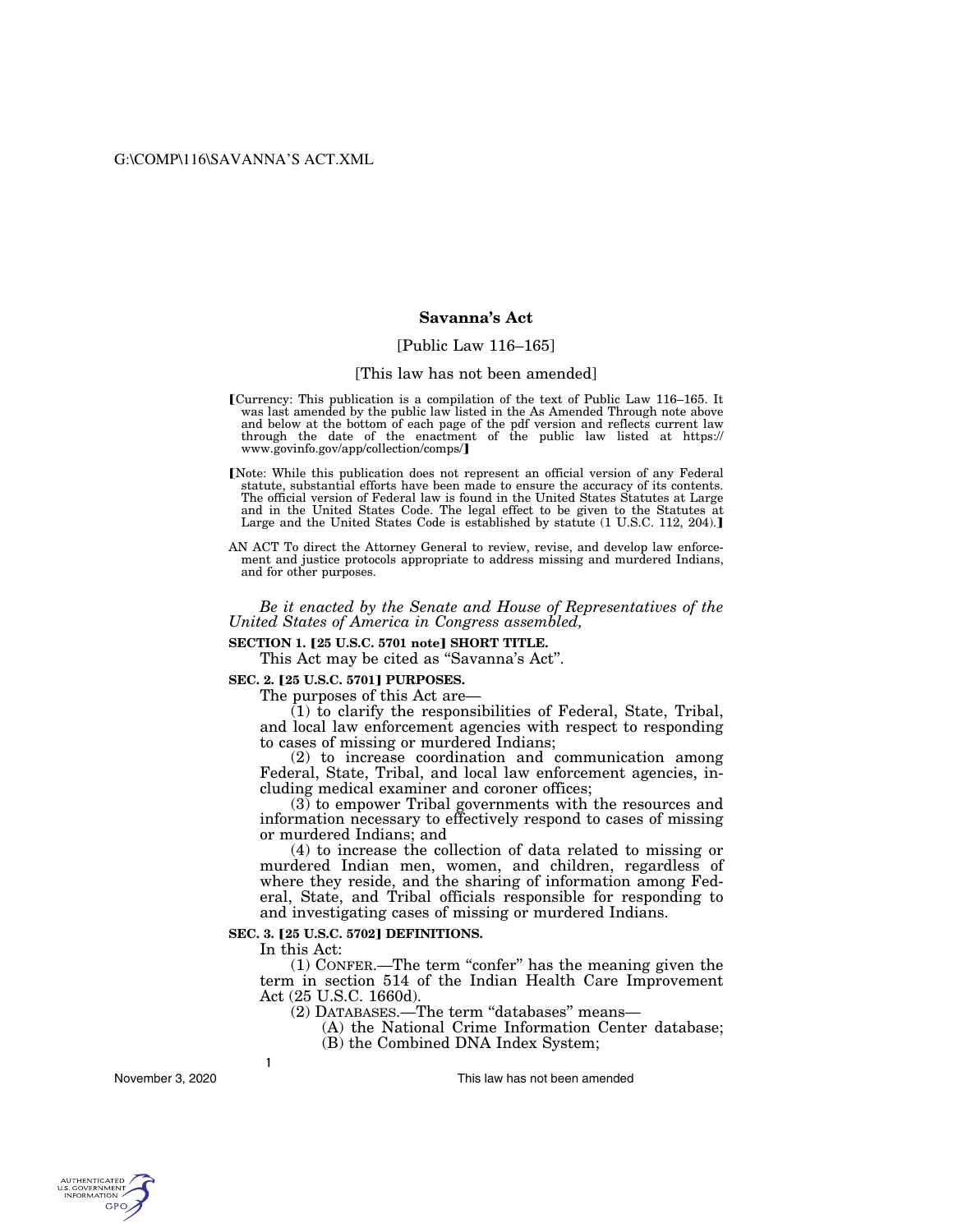(C) the Next Generation Identification System; and

(D) any other database relevant to responding to cases of missing or murdered Indians, including that under the Violent Criminal Apprehension Program and the National Missing and Unidentified Persons System.

(3) INDIAN.—The term ''Indian'' means a member of an Indian Tribe.

(4) INDIAN COUNTRY.—The term ''Indian country'' has the meaning given the term in section 1151 of title 18, United States Code.

(5) INDIAN LAND.—The term ''Indian land'' means Indian lands, as defined in section 3 of the Native American Business Development, Trade Promotion, and Tourism Act of 2000 (25 U.S.C. 4302).

(6) INDIAN TRIBE.—The term ''Indian Tribe'' has the meaning given the term ''Indian tribe'' in section 4 of the Indian Self-Determination and Education Assistance Act (25 U.S.C. 5304).

(7) LAW ENFORCEMENT AGENCY.—The term ''law enforcement agency'' means a Tribal, Federal, State, or local law enforcement agency.

### **SEC. 4. [25 U.S.C. 5703] IMPROVING TRIBAL ACCESS TO DATABASES.**

(a) TRIBAL ENROLLMENT INFORMATION.—The Attorney General shall provide training to law enforcement agencies regarding how to record the Tribal enrollment information or affiliation, as appropriate, of a victim in Federal databases.

(b) CONSULTATION.—

(1) CONSULTATION.—Not later than 180 days after the date of enactment of this Act, the Attorney General, in cooperation with the Secretary of the Interior, shall complete a formal consultation with Indian Tribes on how to further improve Tribal data relevance and access to databases.

(2) INITIAL CONFER.—Not later than 180 days after the date of enactment of this Act, the Attorney General, in coordination with the Secretary of the Interior, shall confer with Tribal organizations and urban Indian organizations on how to further improve American Indian and Alaska Native data relevance and access to databases.

(3) ANNUAL CONSULTATION.—Section 903(b) of the Violence Against Women and Department of Justice Reauthorization Act of 2005 (34 U.S.C. 20126) is amended—

(A) by striking paragraph (2) and inserting the following:

"(2) enhancing the safety of Indian women from domestic violence, dating violence, sexual assault, homicide, stalking, and sex trafficking;'';

(B) in paragraph (3), by striking the period at the end and inserting "; and"; and

(C) by adding at the end the following:

''(4) improving access to local, regional, State, and Federal crime information databases and criminal justice information systems.''.

November 3, 2020

This law has not been amended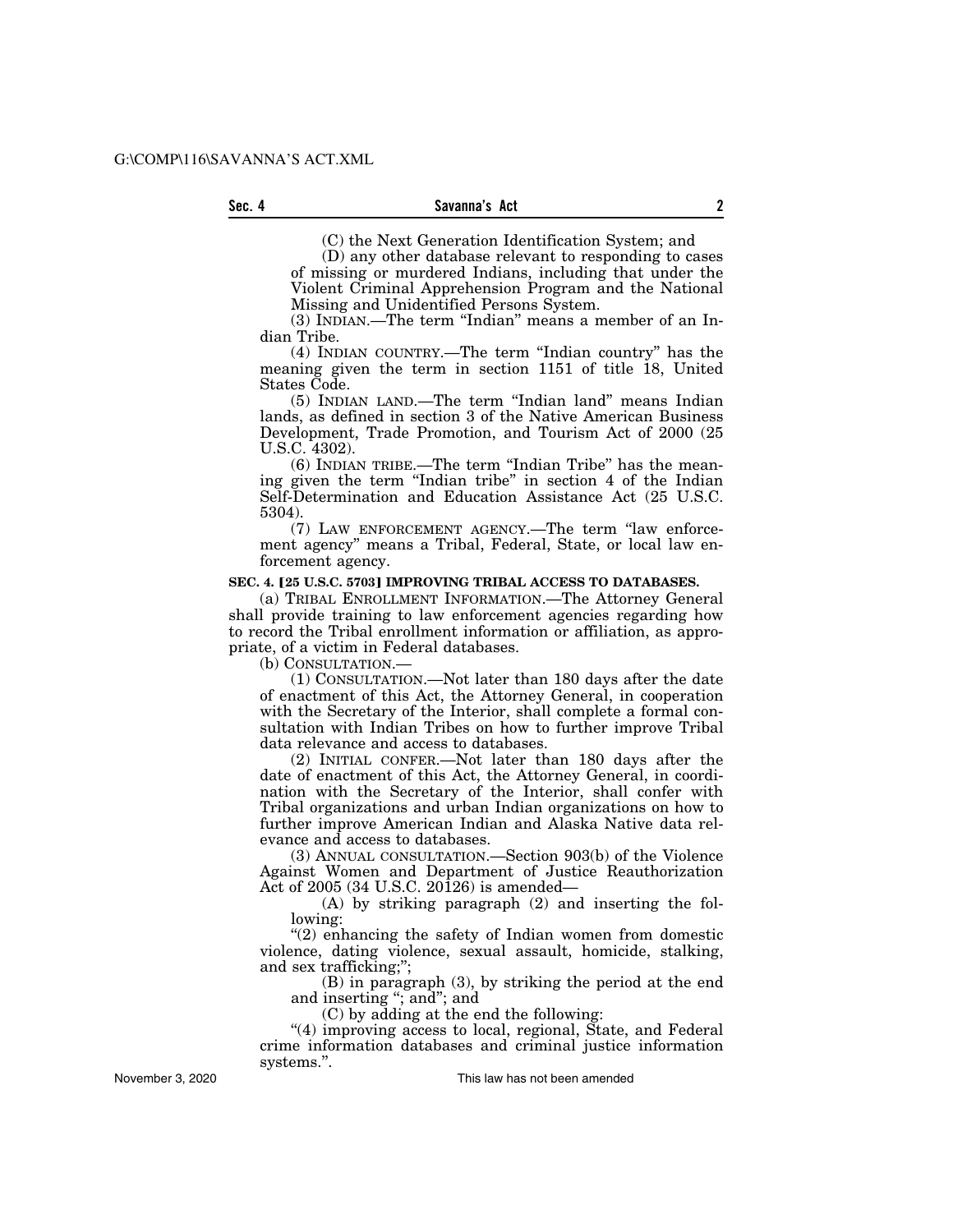**3 Sec. 5 Savanna's Act** 

(c) NOTIFICATION.—Not later than 180 days after the date of enactment of this Act, the Attorney General shall—

(1) develop and implement a dissemination strategy to educate the public of the National Missing and Unidentified Persons System; and

(2) conduct specific outreach to Indian Tribes, Tribal organizations, and urban Indian organizations regarding the ability to publicly enter information, through the National Missing and Unidentified Persons System or other non-law enforcement sensitive portal, regarding missing persons, which may include family members and other known acquaintances.

### **SEC. 5. [25 U.S.C. 5704] GUIDELINES FOR RESPONDING TO CASES OF MISSING OR MURDERED INDIANS.**

(a) IN GENERAL.—Not later than 60 days after the date on which the consultation described in section  $4(b)(1)$  is completed, the Attorney General shall direct United States attorneys to develop regionally appropriate guidelines to respond to cases of missing or murdered Indians that shall include—

(1) guidelines on inter-jurisdictional cooperation among law enforcement agencies at the Tribal, Federal, State, and local levels, including inter-jurisdictional enforcement of protection orders and detailing specific responsibilities of each law enforcement agency;

(2) best practices in conducting searches for missing persons on and off Indian land;

(3) standards on the collection, reporting, and analysis of data and information on missing persons and unidentified human remains, and information on culturally appropriate identification and handling of human remains identified as Indian, including guidance stating that all appropriate information related to missing or murdered Indians be entered in a timely manner into applicable databases;

(4) guidance on which law enforcement agency is responsible for inputting information into appropriate databases under paragraph (3) if the Tribal law enforcement agency does not have access to those appropriate databases;

(5) guidelines on improving law enforcement agency response rates and follow-up responses to cases of missing or murdered Indians; and

(6) guidelines on ensuring access to culturally appropriate victim services for victims and their families.

(b) CONSULTATION.—United States attorneys shall develop the guidelines required under subsection (a) in consultation with Indian Tribes and other relevant partners, including—

(1) the Department of Justice;

(2) the Federal Bureau of Investigation;

(3) the Department of the Interior;

(4) the Bureau of Indian Affairs;

(5) Tribal, State, and local law enforcement agencies;

(6) medical examiners;

(7) coroners;

(8) Tribal, State, and local organizations that provide victim services; and

November 3, 2020

This law has not been amended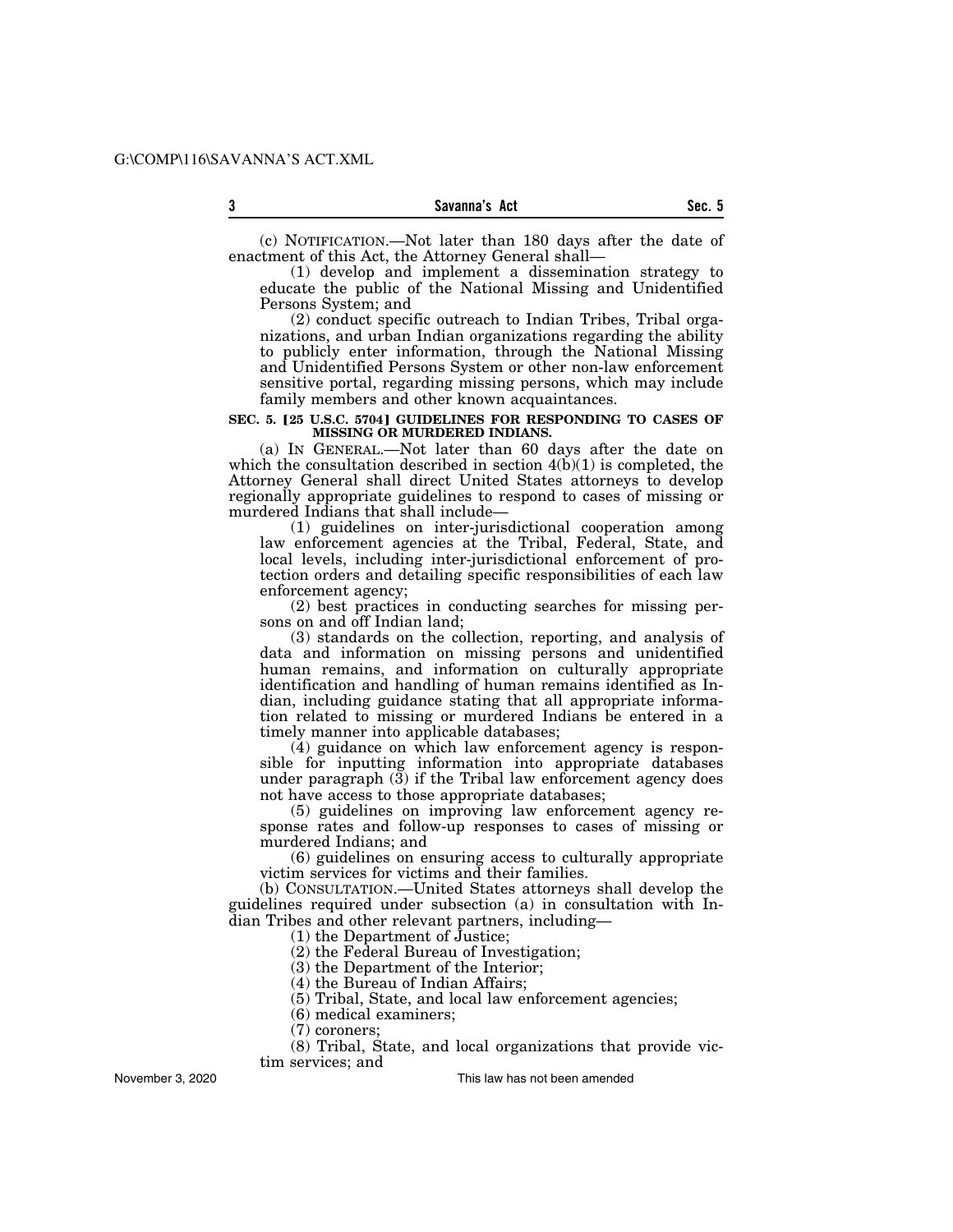(9) national, regional, or urban Indian organizations with relevant expertise.<br>(c) COMPLIANCE.—

(1) IN GENERAL.—Not later than 1 year after the date of enactment of this Act, the United States attorneys shall implement, by incorporating into office policies and procedures, the guidelines developed under subsection (a).

(2) MODIFICATION.—Each Federal law enforcement agency shall modify the guidelines, policies, and protocols of the agency to incorporate the guidelines developed under subsection (a).

(3) DETERMINATION.—Not later than the end of each fiscal year beginning after the date the guidelines are established under this section and incorporated under this subsection, upon the request of a Tribal, State, or local law enforcement agency, the Attorney General shall determine whether the Tribal, State, or local law enforcement agency seeking recognition of compliance has incorporated guidelines into their respective guidelines, policies, and protocols.

(d) ACCOUNTABILITY.—Not later than 30 days after compliance determinations are made each fiscal year in accordance with subsection (c)(3), the Attorney General shall—

(1) disclose and publish, including on the website of the Department of Justice, the name of each Tribal, State, or local law enforcement agency that the Attorney General has determined has incorporated guidelines in accordance with subsection  $(c)(3)$ ;

(2) disclose and publish, including on the website of the Department of Justice, the name of each Tribal, State, or local law enforcement agency that has requested a determination in accordance with subsection (c)(3) that is pending;

(3) collect the guidelines into a resource of examples and best practices that can be used by other law enforcement agencies seeking to create and implement such guidelines.

(e) TRAINING AND TECHNICAL ASSISTANCE.—The Attorney General shall use the National Indian Country Training Initiative to provide training and technical assistance to Indian Tribes and law enforcement agencies on—

(1) implementing the guidelines developed under subsection (a) or developing and implementing locally specific guidelines or protocols for responding to cases of missing or murdered Indians; and

(2) using the National Missing and Unidentified Persons System and accessing program services that will assist Indian Tribes with responding to cases of missing or murdered Indians.

(f) GUIDELINES FROM INDIAN TRIBES.—

(1) IN GENERAL.—Indian Tribes may submit their own guidelines to respond to cases of missing or murdered Indians to the Attorney General.

(2) PUBLICATION.—Upon receipt of any guidelines from an Indian Tribe, the Attorney General shall publish the guidelines on the website of the Department of Justice in 1 centralized location to make the guidelines available as a resource to any Federal agency, State, or Tribal government.

This law has not been amended

November 3, 2020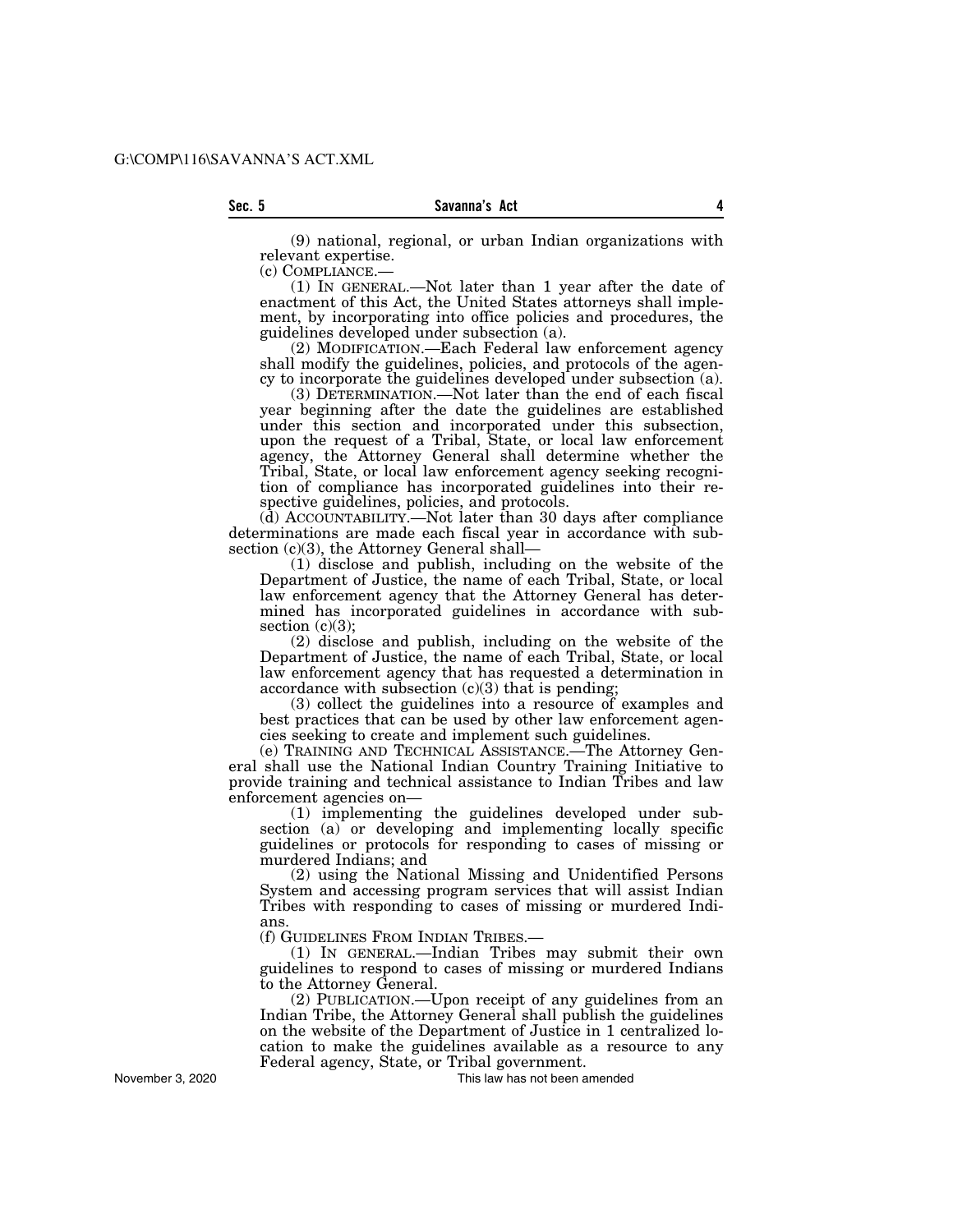#### **5 Sec. 6 Savanna's Act**

#### **SEC. 6. [25 U.S.C. 5705] ANNUAL REPORTING REQUIREMENTS.**

(a) ANNUAL REPORTING.—Beginning in the first fiscal year after the date of enactment of this Act, the Attorney General shall include in its annual Indian Country Investigations and Prosecutions report to Congress information that—

(1) includes known statistics on missing Indians in the United States, available to the Department of Justice, including—

(A) age;

(B) gender;

(C) Tribal enrollment information or affiliation, if available;

(D) the current number of open cases per State;

(E) the total number of closed cases per State each cal-

endar year, from the most recent 10 calendar years; and (F) other relevant information the Attorney General

determines is appropriate;

(2) includes known statistics on murdered Indians in the United States, available to the Department of Justice, including—

(A) age;

(B) gender;

(C) Tribal enrollment information or affiliation, if available;

(D) the current number of open cases per State;

(E) the total number of closed cases per State each calendar year, from the most recent 10 calendar years; and

(F) other relevant information the Attorney General determines is appropriate;

(3) maintains victim privacy to the greatest extent possible by excluding information that can be used on its own or with other information to identify, contact, or locate a single person, or to identify an individual in context; and

(4) includes—

(A) an explanation of why the statistics described in paragraph (1) may not be comprehensive; and

(B) recommendations on how data collection on missing or murdered Indians may be improved.

(b) COMPLIANCE.—

(1) IN GENERAL.—Beginning in the first fiscal year after the date of enactment of this Act, and annually thereafter, for the purpose of compiling accurate data for the annual report required under subsection (a), the Attorney General shall request all Tribal, State, and local law enforcement agencies to submit to the Department of Justice, to the fullest extent possible, all relevant information pertaining to missing or murdered Indians collected by the Tribal, State, and local law enforcement agency, and in a format provided by the Department of Justice that ensures the streamlining of data reporting.

(2) DISCLOSURE.—The Attorney General shall disclose and publish annually, including on the website of the Department of Justice, the name of each Tribal, State, or local law enforcement agency that the Attorney General has determined has This law has not been amended

November 3, 2020